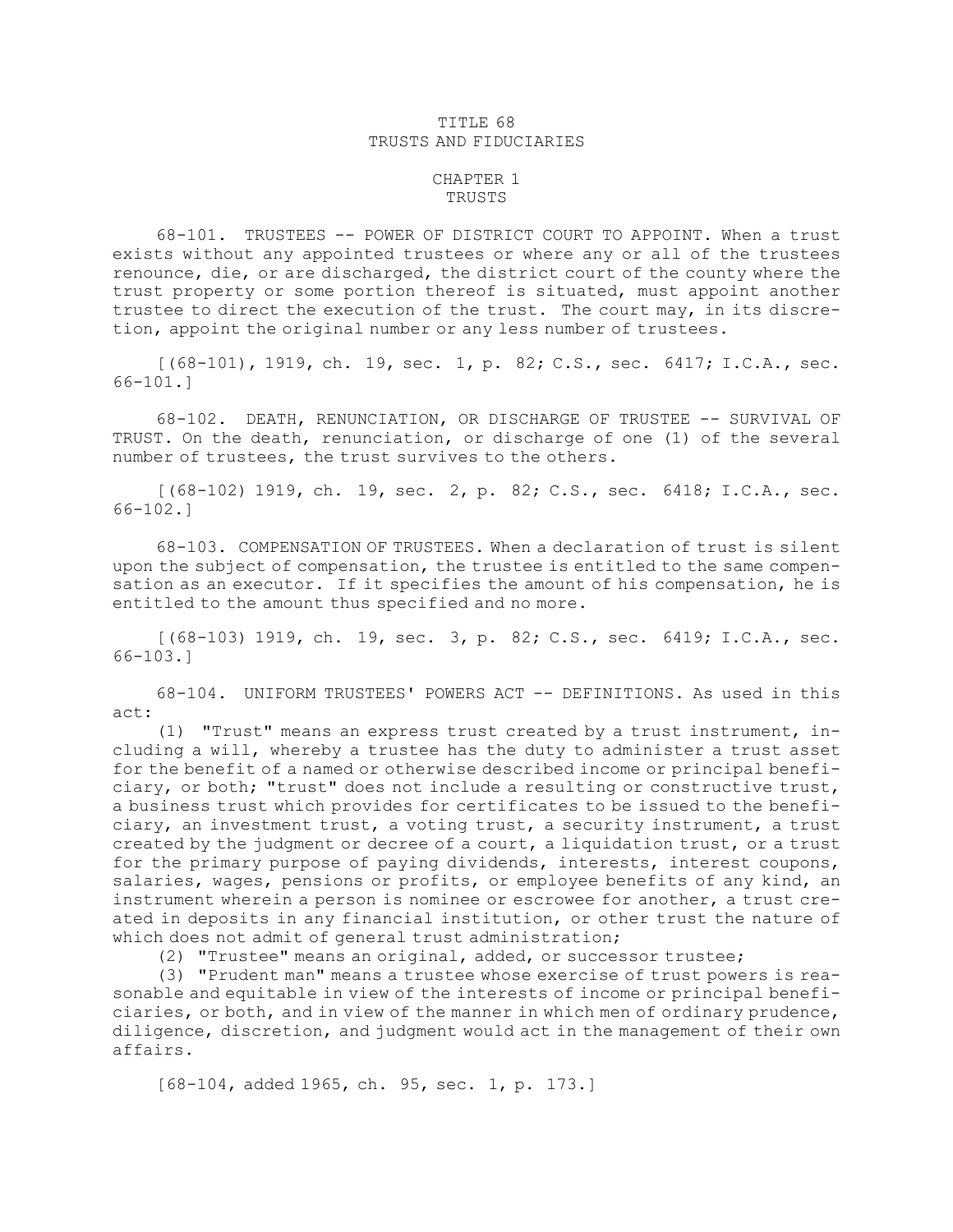68-105. POWERS OF TRUSTEE CONFERRED BY TRUST OR BY LAW. (a) The trustee has all powers conferred upon him by the provisions of this act unless limited in the trust instrument.

(b) An instrument which is not a trust under section  $68-104$  (1) [, Idaho Code,] may incorporate any part of this act by reference.

[68-105, added 1965, ch. 95, sec. 2, p. 173.]

68-106. POWERS OF TRUSTEES CONFERRED BY THIS ACT. (a) From time of creation of the trust until final distribution of the assets of the trust, <sup>a</sup> trustee has the power to perform, without court authorization, every act which <sup>a</sup> prudent man would perform for the purposes of the trust including but not limited to the powers specified in subsection (c).

(b) In the exercise of his powers including the powers granted by this act, <sup>a</sup> trustee has <sup>a</sup> duty to act with due regard to his obligation as <sup>a</sup> fiduciary.

(c) A trustee has the power, subject to subsections (a) and (b):

(1) to collect, hold, and retain trust assets received from <sup>a</sup> trustor until, in the judgment of the trustee, disposition of the assets should be made; and the assets may be retained even though they include an asset in which the trustee is personally interested;

(2) to receive additions to the assets of the trust;

(3) to continue or participate in the operation of any business or other enterprise, and to effect incorporation, dissolution, or other change in the form of the organization of the business or enterprise;

(4) to acquire an undivided interest in <sup>a</sup> trust asset in which the trustee, in any trust capacity, holds an undivided interest;

(5) to invest and reinvest trust assets in accordance with the provisions of the trust or as provided by law;

(6) to deposit trust funds in <sup>a</sup> bank, including <sup>a</sup> bank operated by the trustee;

(7) to acquire assets, including real estate, in the name of the trust, and to sell, convey or dispose of an asset, for cash or on credit, at public or private sale; and to manage, develop, improve, exchange, partition, change the character of, or abandon <sup>a</sup> trust asset or any interest therein; and to encumber, mortgage, or pledge <sup>a</sup> trust asset for <sup>a</sup> term within or extending beyond the term of the trust, in connection with the exercise of any power vested in the trustee;

(8) to make ordinary or extraordinary repairs or alterations in buildings or other structures, to demolish any improvements, to raze existing or erect new party walls or buildings;

(9) to subdivide, develop, or dedicate land to public use; or to make or obtain the vacation of plats and adjust boundaries; or to adjust differences in valuation on exchange or partition by giving or receiving consideration; or to dedicate easements to public use without consideration;

(10) to enter for any purpose into <sup>a</sup> lease as lessor or lessee with or without option to purchase or renew for <sup>a</sup> term within or extending beyond the term of the trust;

(11) to enter into <sup>a</sup> lease or arrangement for exploration and removal of minerals or other natural resources or enter into <sup>a</sup> pooling or unitization agreement;

(12) to grant an option involving disposition of <sup>a</sup> trust asset, or to take an option for the acquisition of any asset;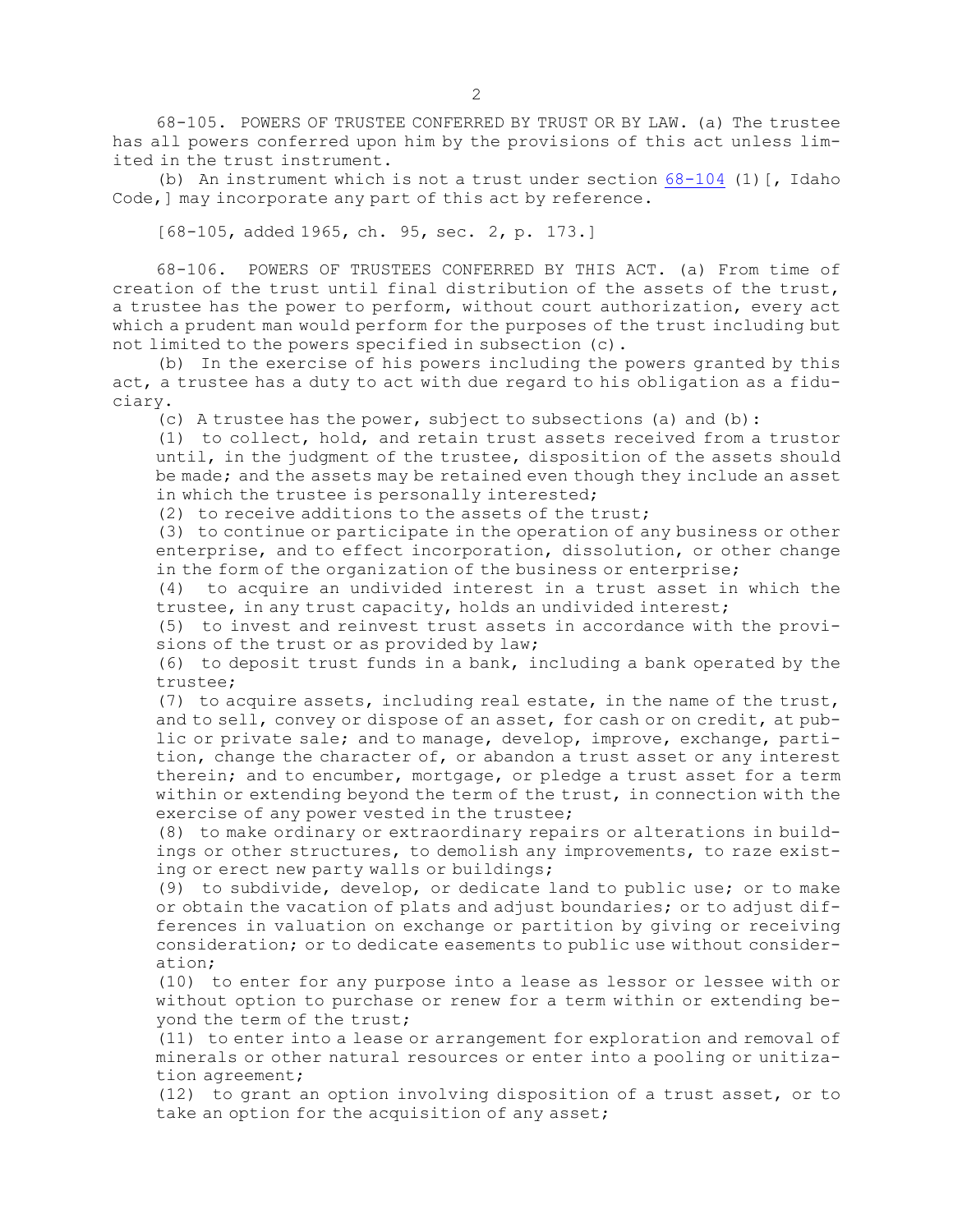(13) to vote <sup>a</sup> security, in person or by general or limited proxy;

(14) to pay calls, assessments, and any other sums chargeable or accruing against or on account of securities;

(15) to sell or exercise stock subscription or conversion rights; to consent, directly or through <sup>a</sup> committee or other agent, to the reorganization, consolidation, merger, dissolution, or liquidation of <sup>a</sup> corporation or other business enterprise;

(16) to hold <sup>a</sup> security in the name of <sup>a</sup> nominee or in other form without disclosure of the trust, so that title to the security may pass by delivery, but the trustee is liable for any act of the nominee in connection with the stock so held;

(17) to insure the assets of the trust against damage or loss, and the trustee against liability with respect to third persons;

(18) to borrow money to be repaid from trust assets or otherwise; to advance money for the protection of the trust, and for all expenses, losses, and liability sustained in the administration of the trust or because of the holding or ownership of any trust assets, for which advances with any interest the trustee has <sup>a</sup> lien on the trust assets as against the beneficiary;

(19) to pay or contest any claim; to settle <sup>a</sup> claim by or against the trust by compromise, arbitration, or otherwise; and to release, in whole or in part, any claim belonging to the trust to the extent that the claim is uncollectible;

(20) to pay taxes, assessments, compensation of the trustee, and other expenses incurred in the collection, care, administration, and protection of the trust;

(21) to allocate items of income or expense to either trust income or principal, as provided by law, including creation of reserves out of income for depreciation, obsolescence, or amortization, or for depletion in mineral or timber properties;

(22) to pay any sum distributable to <sup>a</sup> beneficiary under legal disability, without liability to the trustee, by paying the sum to the beneficiary or by paying the sum for the use of the beneficiary either to <sup>a</sup> legal representative appointed by the court, or if none, to <sup>a</sup> relative;

(23) to effect distribution of property and money in divided or undivided interests and to adjust resulting differences in valuation;

(24) to employ persons, including attorneys, auditors, investment advisors, or agents, even if they are associated with the trustee, to advise or assist the trustee in the performance of his administrative duties; to act without independent investigation upon their recommendations; and instead of acting personally, to employ one or more agents to perform any act of administration, whether or not discretionary;

(25) to prosecute or defend actions, claims, or proceedings for the protection of trust assets and of the trustee in the performance of his duties;

(26) to execute and deliver all instruments which will accomplish or facilitate the exercise of the powers vested in the trustee.

[68-106, added 1965, ch. 95, sec. 3, p. 173; am. 1983, ch. 137, sec. 1, p. 334.]

68-106A. FIDUCIARY DUTY TO DETERMINE EQUIVALENT VALUE OF SUBSTITUTED PROPERTY. Notwithstanding the terms of <sup>a</sup> trust instrument, if <sup>a</sup> grantor has the power to substitute property of equivalent value, <sup>a</sup> trustee has <sup>a</sup> fidu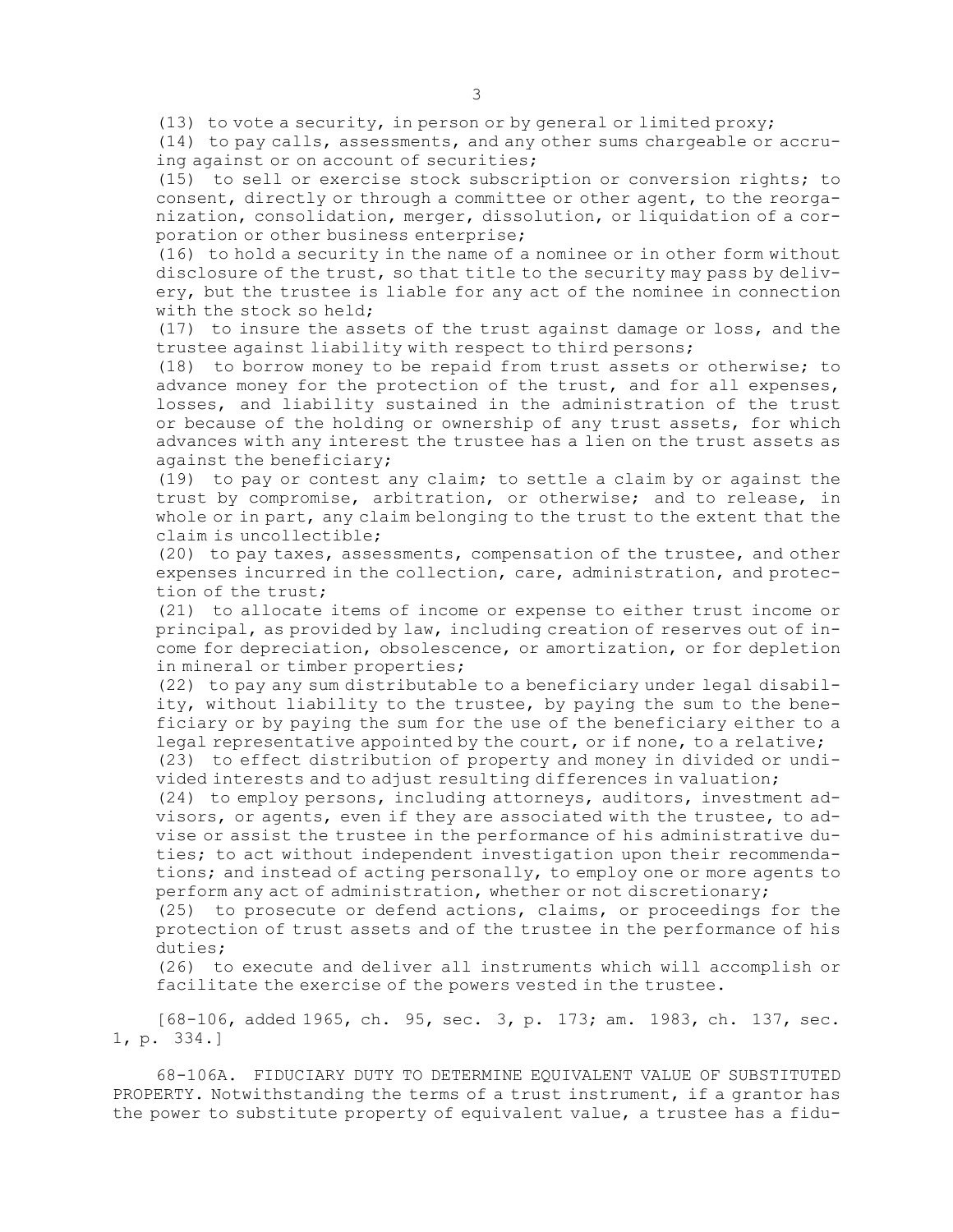ciary duty to determine that the substitute property is of equivalent value, prior to allowing the substitution.

[68-106A, added 2011, ch. 35, sec. 1, p. 78.]

68-107. TRUSTEE'S OFFICE NOT TRANSFERABLE -- TRANSACTIONS UNDER [CHAPTER](https://legislature.idaho.gov/statutesrules/idstat/Title26/T26CH14) 14, TITLE 26, IDAHO CODE, EXCEPTED. (1) The trustee shall not transfer his office to another or delegate the entire administration of the trust to a co-trustee or another.

(2) Subsection (1) of this section does not apply to any transfer permitted under [chapter](https://legislature.idaho.gov/statutesrules/idstat/Title26/T26CH14) 14, title 26, Idaho Code.

[68-107, added 1965, ch. 95, sec. 4, p. 173; am. 1991, ch. 215, sec. 1, p. 515.]

68-108. POWER OF COURT TO PERMIT DEVIATION OR TO APPROVE TRANSACTIONS INVOLVING CONFLICT OF INTEREST. (a) This act does not effect [affect] the power of <sup>a</sup> court of competent jurisdiction for cause shown and upon petition of the trustee or affected beneficiary and upon appropriate notice to the affected parties to relieve <sup>a</sup> trustee from any restrictions on his power that would otherwise be placed upon him by the trust or by this act.

(b) If the duty of the trustee and his individual interest or his interest as trustee of another trust, conflict in the exercise of <sup>a</sup> trust power, the power may be exercised only by court authorization, except as provided in sections  $68-106(c)(1)$  $68-106(c)(1)$ ,  $(4)$ ,  $(6)$ ,  $(18)$ , and  $(24)$  upon petition of the trustee. Under this section, personal profit or advantage to an affiliated or subsidiary company or association is personal profit to any corporate trustee.

[68-108, added 1965, ch. 95, sec. 5, p. 173.]

68-109. POWERS EXERCISABLE BY JOINT TRUSTEES -- LIABILITY. (a) Any power vested in 3 or more trustees may be exercised by <sup>a</sup> majority, but <sup>a</sup> trustee who has not joined in exercising <sup>a</sup> power is not liable to the beneficiaries or to others for the consequences of the exercise; and <sup>a</sup> dissenting trustee is not liable for the consequences of an act in which he joins at the direction of the majority of the trustees, if he expressed his dissent in writing to any of his co-trustees at or before the time of the joinder.

(b) If 2 or more trustees are appointed to perform <sup>a</sup> trust, and if any of them is unable or refuses to accept the appointment, or, having accepted, ceases to be <sup>a</sup> trustee, the surviving or remaining trustees shall perform the trust and succeed to all the powers, duties, and discretionary authority given to the trustees jointly.

(c) This section does not excuse <sup>a</sup> co-trustee from liability for failure either to participate in the administration of the trust or to attempt to prevent <sup>a</sup> breach of trust.

[68-109, added 1965, ch. 95, sec. 6, p. 173.]

68-110. THIRD PERSONS PROTECTED IN DEALING WITH TRUSTEE. With respect to <sup>a</sup> third person dealing with <sup>a</sup> trustee or assisting <sup>a</sup> trustee in the conduct of <sup>a</sup> transaction, the existence of trust powers and their proper exercise by the trustee may be assumed without inquiry. The third person is not bound to inquire whether the trustee has power to act or is properly exercis-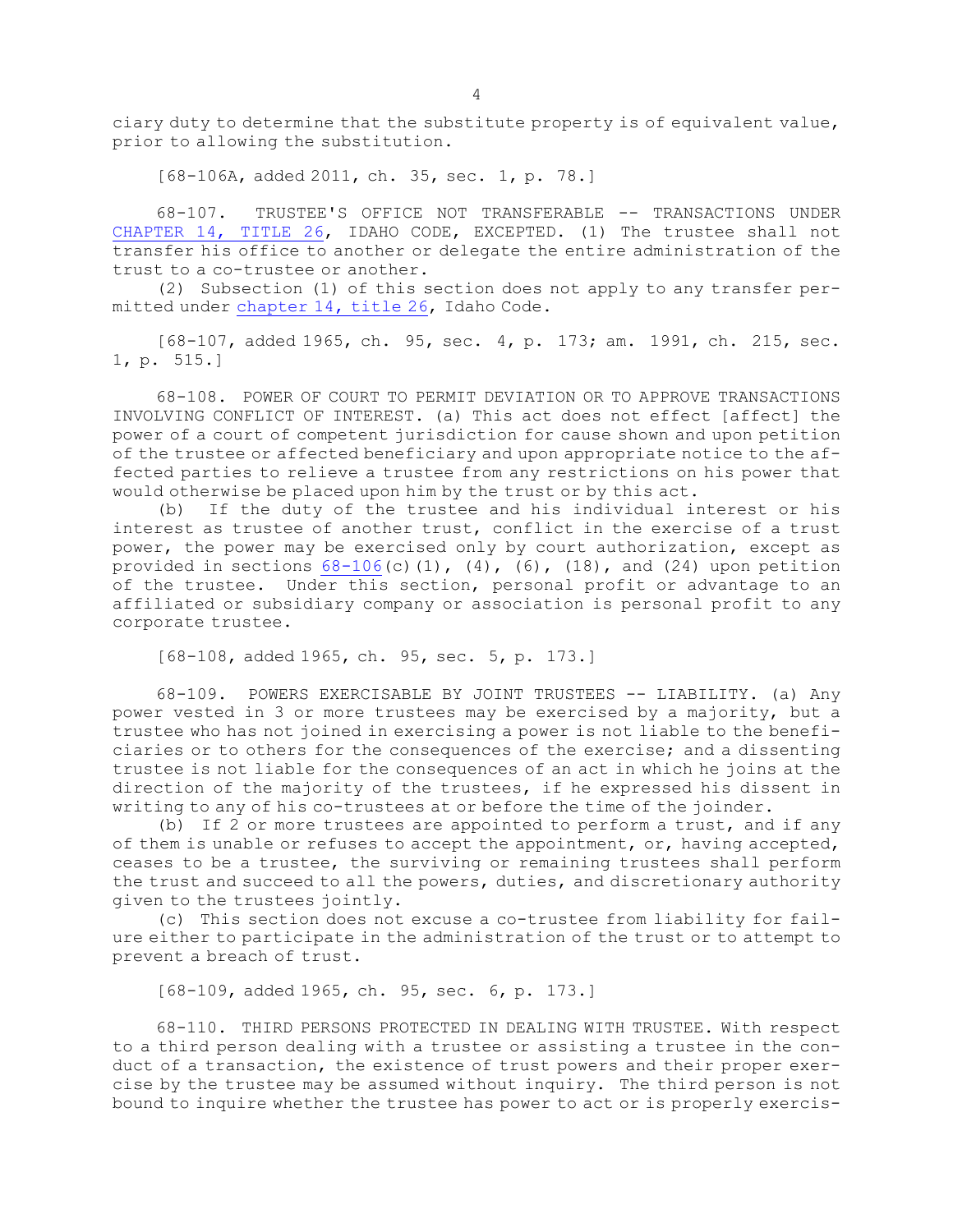ing the power; and <sup>a</sup> third person, without actual knowledge that the trustee is exceeding his powers or improperly exercising them, is fully protected in dealing with the trustee as if the trustee possessed and properly exercised the powers he purports to exercise. <sup>A</sup> third person is not bound to assure the proper application of trust assets paid or delivered to the trustee.

[68-110, added 1965, ch. 95, sec. 7, p. 173.]

68-111. APPLICATION OF ACT. Except as specifically provided in the trust, the provisions of this act apply to any trust established after the effective date [May 17, 1965] of this act.

[68-111, added 1965, ch. 95, sec. 8, p. 173.]

68-112. UNIFORMITY OF INTERPRETATION. This act shall be construed to effectuate its general purpose to make uniform the law of those states which enact it.

[68-112, added 1965, ch. 95, sec. 9, p. 173.]

68-113. SHORT TITLE. This act may be cited as the "Uniform Trustees' Powers Act."

[68-113, added 1965, ch. 95, sec. 10, p. 173.]

68-114. PRESENTATION OF A CERTIFICATION OF TRUST IN LIEU OF THE TRUST INSTRUMENT -- EFFECT -- FORM. (1) <sup>A</sup> trustee may present <sup>a</sup> certification of trust to any person in lieu of <sup>a</sup> copy of any trust instrument to establish the existence or terms of the trust. The trustee may present the certification voluntarily or at the request of the person with whom he is dealing. Notwithstanding any provision of this chapter to the contrary, no person is required to accept and rely solely on <sup>a</sup> certification of trust in lieu of <sup>a</sup> copy of, or excerpts from, the trust instrument itself.

(2) Such <sup>a</sup> certification must be in the form of an affidavit signed and acknowledged by all of the currently acting trustees of the trust.

[68-114, added 1998, ch. 302, sec. 1, p. 995.]

68-115. CONTENTS OF CERTIFICATION OF TRUST. (1) A certification of trust may confirm the following facts or contain the following information:

(a) The existence of the trust and date of execution of any trust instrument;

(b) The identity of the settlor and each currently acting trustee;

(c) The powers of the trustee and any restrictions imposed upon him in dealing with assets of the trust;

(d) The revocability or irrevocability of the trust and the identity of any person holding a power to revoke it;

(e) If there is more than one (1) trustee, whether all of the currently acting trustees must, or less than all may, act to exercise identified powers of the trustee;

(f) The identifying number of the trust and whether it is <sup>a</sup> social security number or an employer identification number;

(g) The state or other jurisdiction under the laws of which the trust was established; and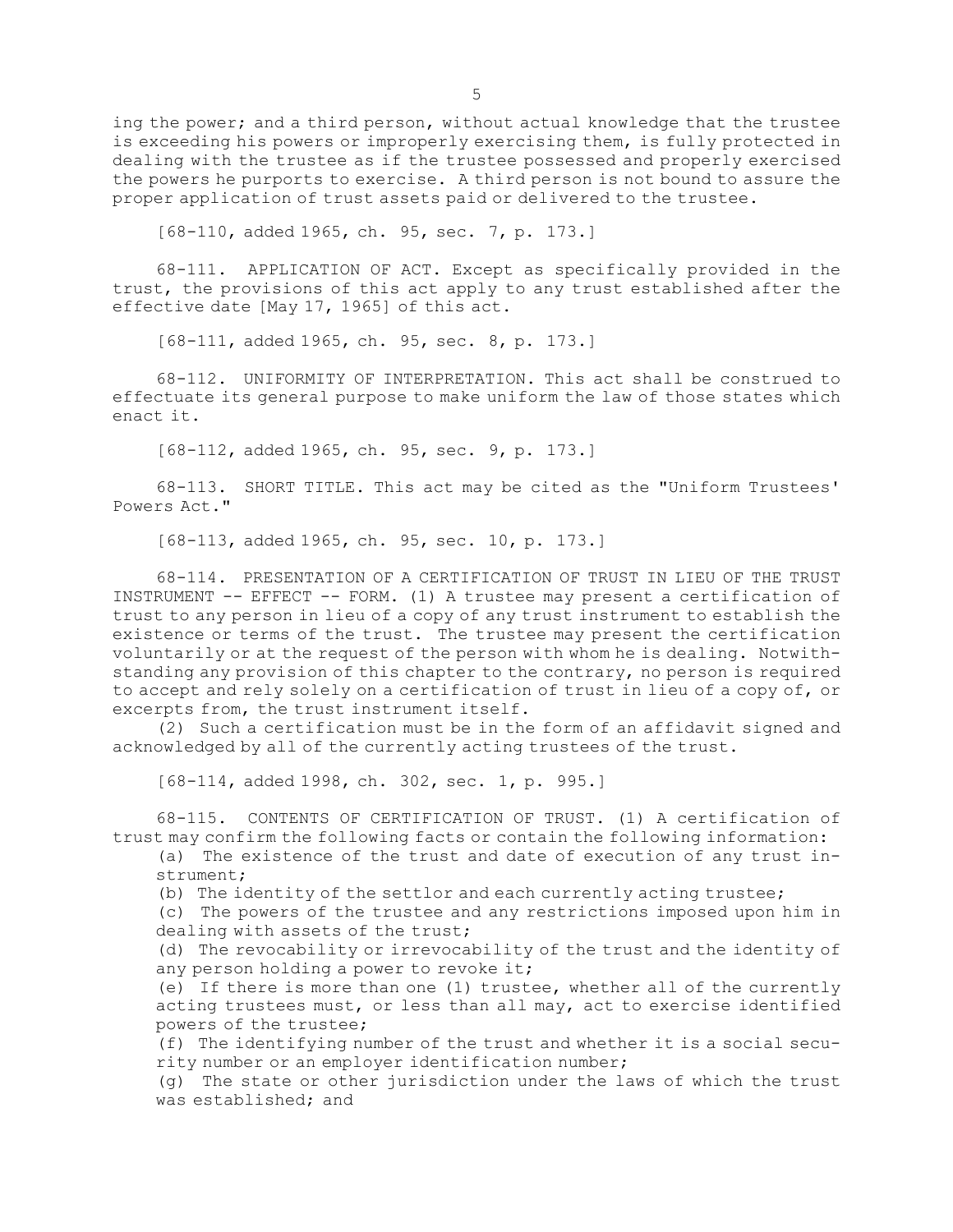(h) The form in which title to assets of the trust is to be taken.

(2) The certification must contain <sup>a</sup> statement that the trust has not been revoked or amended to make any representations contained in the certification incorrect, and that the signatures are those of all the currently acting trustees.

[68-115, added 1998, ch. 302, sec. 2, p. 996.]

68-116. DISPOSITIVE PROVISIONS NOT REQUIRED -- PERSON PRESENTED WITH CERTIFICATION MAY REQUEST EXCERPTS FROM TRUST INSTRUMENT DESIGNATING TRUSTEE. <sup>A</sup> certification of trust need not contain the dispositive provisions of the trust, but the person to whom the certification is presented may require copies of excerpts from any trust instrument which designate the trustee or confer upon him the power to act in the pending transaction.

[68-116, added 1998, ch. 302, sec. 3, p. 996.]

68-117. RELIANCE ON FACTS CONTAINED IN CERTIFICATION -- ENFORCEABIL-ITY. (1) <sup>A</sup> person who acts in reliance upon <sup>a</sup> certification of trust without knowledge that the representations contained therein are incorrect is not liable to any person for so acting. <sup>A</sup> person who does not know that the facts contained in the certification are incorrect may assume without inquiry the existence of the facts contained in the certification. Knowledge may not be inferred solely from the fact that <sup>a</sup> copy of all or part of <sup>a</sup> trust instrument is held by the person relying upon the certification.

(2) <sup>A</sup> transaction, and any lien created thereby, entered into by <sup>a</sup> trustee and <sup>a</sup> person acting in reliance upon <sup>a</sup> certification of trust is fully enforceable against the assets of the trust unless the person knows that the trustee is acting outside the scope of the trust.

[68-117, added 1998, ch. 302, sec. 4, p. 997.]

68-118. FAILURE TO DEMAND CERTIFICATION OR REFUSAL TO ACCEPT AND RELY ON CERTIFICATION NOT IMPROPER ACT -- LIABILITY. <sup>A</sup> person's failure to demand <sup>a</sup> certification of trust, or his refusal to accept and rely solely on <sup>a</sup> certification of trust, may not be considered to be an improper act by him and no inference as to whether he has acted in good faith may be drawn from the failure to demand, or the refusal to accept and rely upon, <sup>a</sup> certification of trust. This section creates no implication that <sup>a</sup> person is liable for acting in reliance upon <sup>a</sup> certification of trust under circumstances where the requirements of sections [68-114](https://legislature.idaho.gov/statutesrules/idstat/Title68/T68CH1/SECT68-114) through [68-119](https://legislature.idaho.gov/statutesrules/idstat/Title68/T68CH1/SECT68-119), Idaho Code, are not satisfied.

[68-118, added 1998, ch. 302, sec. 5, p. 997.]

68-119. APPLICABILITY. The provisions of sections [68-114](https://legislature.idaho.gov/statutesrules/idstat/Title68/T68CH1/SECT68-114) through [68-120](https://legislature.idaho.gov/statutesrules/idstat/Title68/T68CH1/SECT68-120), Idaho Code, shall apply to all trusts, whether established pursuant to Idaho law or established pursuant to the law of another state or jurisdiction.

[68-119, added 1998, ch. 302, sec. 6, p. 997; am. 2006, ch. 250, sec. 1, p. 759.]